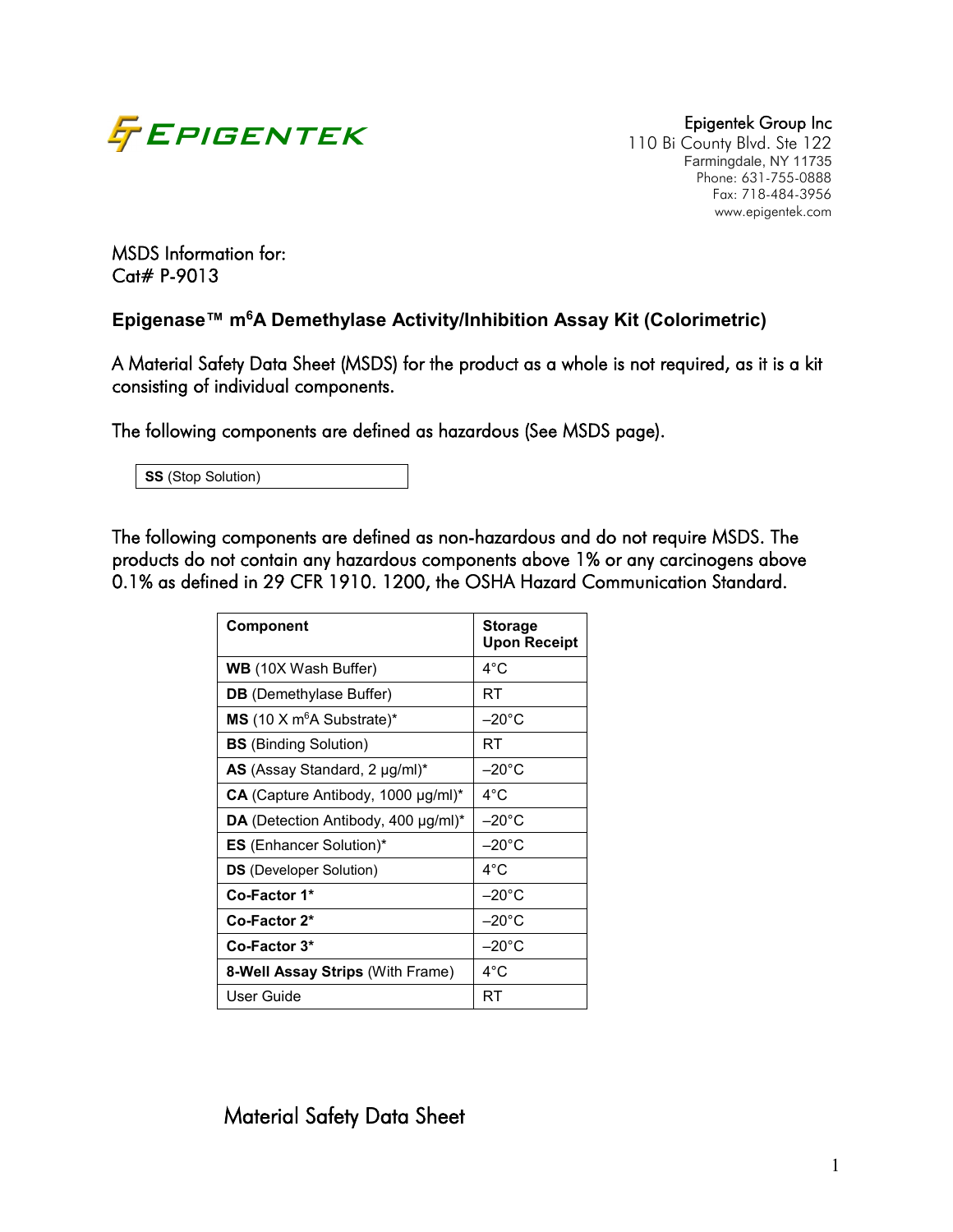#### Section 1. Identification

| <b>Product Name</b> | Epigenase™ m <sup>6</sup> A Demethylase Activity/Inhibition Assay Kit (Colorimetric) |
|---------------------|--------------------------------------------------------------------------------------|
| Product No.         | P-9013                                                                               |
| Supplier            | Epigentek Group Inc.<br>110 Bi County Blvd. Ste 122<br>Farmingdale, NY 11735         |

In Case of Emergency 631-755-0888

### Section 2. Composition, Information on Ingredients

Ingredient Name **SS** (Stop Solution) Cas#76474-01-0

### Section 3. Hazards Identification

Label precautionary statements Toxic Toxic by inhalation Causes burns Irritating to respiratory system Toxic if ingested Eye contact may cause severe burns

### Section 4. First Aid Measures

- Inhalation: Remove to fresh air. If breathing is difficult, give oxygen. Get medical attention immediately. Ingestion: Give large quantities of water or milk if available. Never give anything by mouth to an unconscious person. Get medical attention immediately.
- Skin Contact: In case of contact, immediately flush skin with plenty of water for at least 15 minutes while removing contaminated clothing and shoes. Wash clothing before reuse. Thoroughly clean shoes before reuse. Get medical attention immediately.
- Eye Contact: Immediately flush eyes with plenty of water for at least 15 minutes, lifting lower and upper eyelids occasionally. Get medical attention immediately.

### Section 5. Fire Fight Measures

| Fire:                | Not considered to be a fire hazard. May react with metals or heat to release<br>flammable hydrogen gas.                                                                                                  |
|----------------------|----------------------------------------------------------------------------------------------------------------------------------------------------------------------------------------------------------|
| Explosion:           | Not considered to be an explosion hazard.                                                                                                                                                                |
|                      | Fire Extinguishing Media: Water or water spray. Neutralize with soda ash or slaked lime.                                                                                                                 |
| Special Information: | In the event of a fire, wear full protective clothing and NIOSH-approved self-<br>contained breathing apparatus with full face piece operated in the pressure demand<br>or other positive pressure mode. |

### Section 6. Accident Release Measures

General Information: Use proper personal protective equipment as indicated in Section 8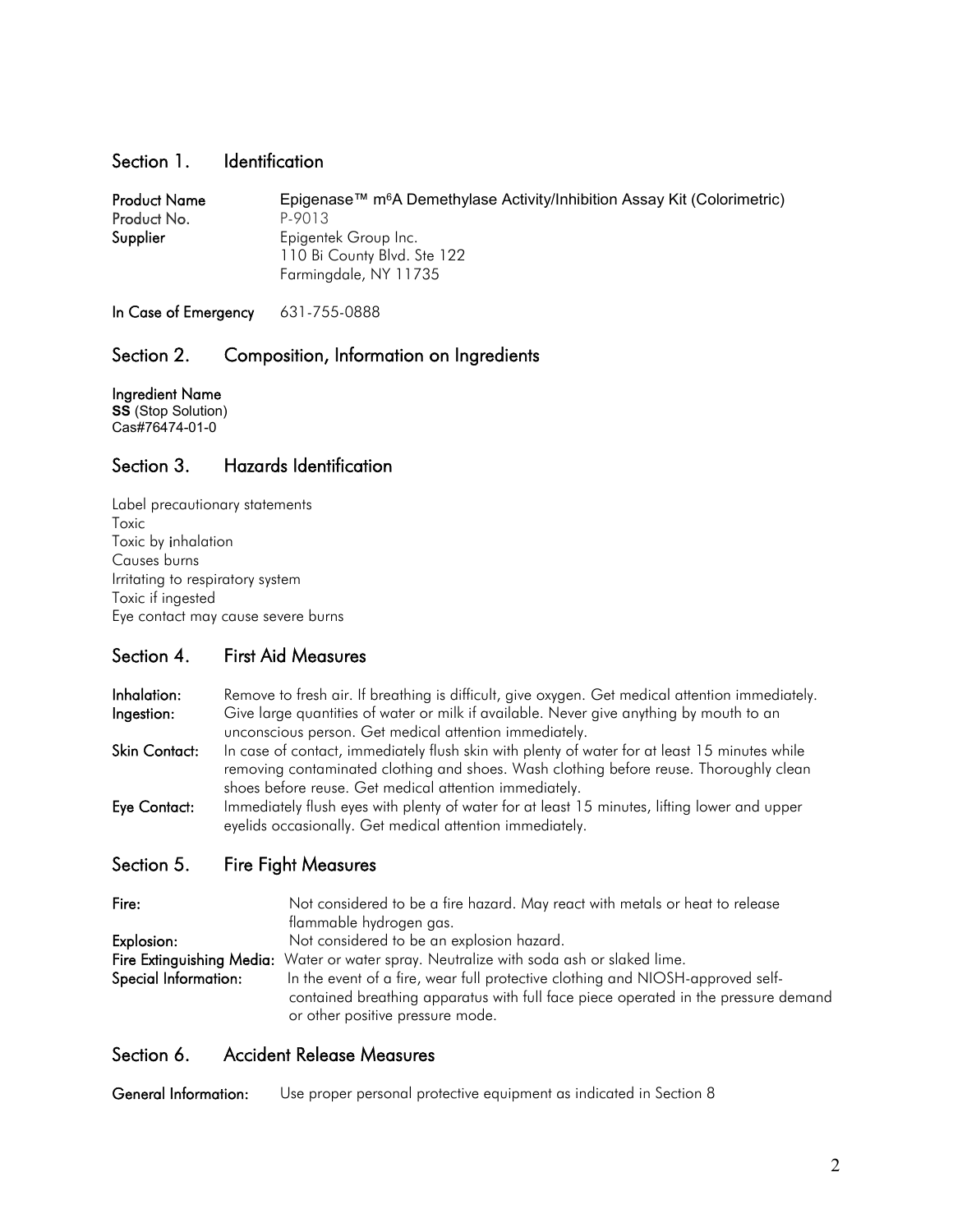| Spills/Leaks:                                                             | Wear respirator, chemical safety goggles, rubber boots and heavy rubber<br>gloves. Absorb onto vermiculite and hold for waste disposal. Ventilate area<br>and wash spill site after material pickup is complete.                                                                                                                                                                                                                          |  |  |
|---------------------------------------------------------------------------|-------------------------------------------------------------------------------------------------------------------------------------------------------------------------------------------------------------------------------------------------------------------------------------------------------------------------------------------------------------------------------------------------------------------------------------------|--|--|
| Section 7.                                                                | <b>Handling and Storage</b>                                                                                                                                                                                                                                                                                                                                                                                                               |  |  |
| Handling:                                                                 | Wear appropriate NIOSH/MSHHA approved respirator, chemical resistant<br>gloves, safety goggles and other protective clothing. Mechanical Exhaust<br>required.                                                                                                                                                                                                                                                                             |  |  |
| Storage:                                                                  | Store in a cool, dry place. Store in a tightly closed container                                                                                                                                                                                                                                                                                                                                                                           |  |  |
| <b>Exposure Control and Personal Protection</b><br>Section 8.             |                                                                                                                                                                                                                                                                                                                                                                                                                                           |  |  |
| <b>Engineering Controls</b><br>Eye:<br>Skin:<br>Clothing:<br>Respirators: | Use adequate general or local exhaust ventilation to keep airborne<br>concentrations below the permissible exposure limits<br>Wear safety glasses and chemical goggles if splashing is possible<br>Wear appropriate protective gloves to prevent skin exposure<br>Wear appropriate protective clothing to minimize contact with skin<br>Following the OSHA respirator regulations found in 29CFR 1910.134 or<br>European Standard EN 149. |  |  |

# Section 9. Physical and Chemical Properties

| <b>Physical State:</b>         | Liquid                                         |
|--------------------------------|------------------------------------------------|
| Appearance:                    | Clear colorless                                |
| Solubility:                    | Infinitely soluble.                            |
| Density:                       | 1.05 @ 15°C (59°F)                             |
| pH:                            | 2.02 (0.01 N)                                  |
| % Volatiles by volume @ 21°C : | 100                                            |
| <b>Boiling Point:</b>          | $101 - 103^{\circ}$ C (214 - 217 $^{\circ}$ F) |
| <b>Melting Point:</b>          | No information found.                          |
| Vapor Density (Air=1):         | No information found.                          |
| Vapor Pressure (mm Hg):        | No information found.                          |
| Evaporation Rate (BuAc=1):     | No information found.                          |

Section 10. Stability and Reactivity

| Stability:<br><b>Hazardous Decomposition Products:</b> | Stable under ordinary conditions of use and storage.<br>When heated to decomposition, emits toxic hydrogen chloride fumes<br>and will react with water or steam to produce heat and toxic and<br>corrosive fumes. Thermal oxidative decomposition produces toxic<br>chlorine fumes and explosive hydrogen gas. |
|--------------------------------------------------------|----------------------------------------------------------------------------------------------------------------------------------------------------------------------------------------------------------------------------------------------------------------------------------------------------------------|
| Hazardous Polymerization:<br>Incompatibilities:        | Will not occur.<br>A strong mineral acid, concentrated hydrochloric acid is highly<br>reactive with strong bases, metals, metal oxides, hydroxides, amines,<br>carbonates and other alkaline materials. Incompatible with materials<br>such as cyanides, sulfides, sulfites, and formaldehyde.                 |
| <b>Conditions to Avoid:</b>                            | Heat, direct sunlight.                                                                                                                                                                                                                                                                                         |

# Section 11. Toxicological Information

Hydrochloric acid: Inhalation rat LC50: 3124 ppm/1H; Oral rabbit LD50: 900 mg/kg. Investigated as a tumorigen, mutagen, reproductive effector.